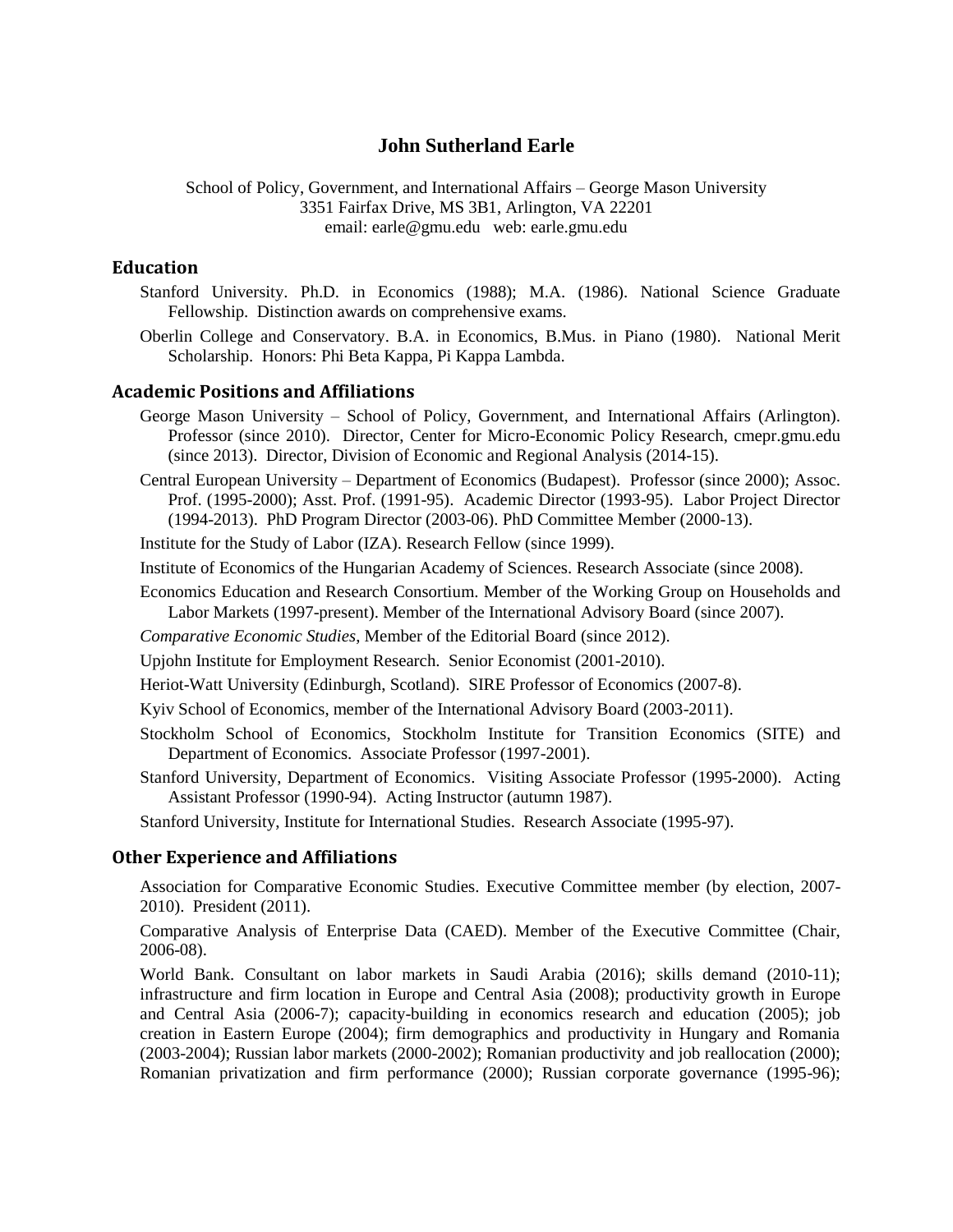worker ownership in Eastern Europe (1994-95); privatization in the Czech Republic, Hungary, and Poland (1993); Romanian labor markets (1993).

Organization for Economic Cooperation and Development (OECD). Wrote studies on productivity and job reallocation in Lithuania (2015-16); productivity in Russia (2013-14); competition in Russia (2007-8); industry dynamics and privatization in Ukraine (2007); labor markets in Baltic States (2001); unemployment and labor market policies (1993), long-term unemployment and social assistance (1996), and social policies (1996-99) in Romania.

Kyiv School of Economics, International Advisory Board. Member (2000-11).

US Agency for International Development. Micro-enterprise growth in Romania (2000-01).

Russian-European Centre for Economic Policy (RECEP). Senior Expert (1999-2000).

Government of Romania. Economic Advisor to First Deputy Prime Minister (1993-94).

Office of Prime Minister, Mongolia. Privatization Advisor to Prime Minister (1996-97).

Government of Moldova. Economic Advisor to the Minister of Privatization (1996).

Columbia University, Department of Economics. Visiting Scholar (1993).

University of Vienna. Visiting Professor of Labor Economics (1991).

Institute for Advanced Studies (Vienna). Visiting Research Fellow (1991).

Brookings Institution. Research Fellow in Economic Studies (1986-87).

Congressional Budget Office, Fiscal Analysis Division; Washington, D.C. (1984).

Council of Economic Advisers, Executive Office of the President; Washington, D.C. Junior Staff Economist for Public Finance and Labor Policy (1982-83).

U.S. Geological Survey, Program Analysis Office. Research assistant (summers, 1981-82).

## **Academic Honors**

National Merit Scholar Phi Beta Kappa (Academic Honors Society) Pi Kappa Lambda (Musical Honors Society) Stanford University Graduate Fellowship National Science Foundation Graduate Fellowship Distinction awards on PhD comprehensive examinations at Stanford Georges Lurcy Research Fellowship (at Brookings) Fulbright Scholar (in Vienna) *Egyetemi Tanar* (honorary lifetime professorship awarded by the President of Hungary) President, Association for Comparative Economic Studies (ACES), 2011-12 NSF Grant (PI), 2013-17 Member of NSF Panels, 2013, 2014, 2015, 2016 Abram Bergson Prize for the "Best Paper in *Comparative Economic Studies* During 2011 and 2012," awarded in 2014

# **Publications: Articles**

(working papers: **[http://papers.ssrn.com/sol3/cf\\_dev/AbsByAuth.cfm?per\\_id=32789\)](http://papers.ssrn.com/sol3/cf_dev/AbsByAuth.cfm?per_id=32789)**

"Finance and Growth at the Firm-Level: Evidence from SBA Loans" (with D. Brown). Forthcoming in *Journal of Finance.*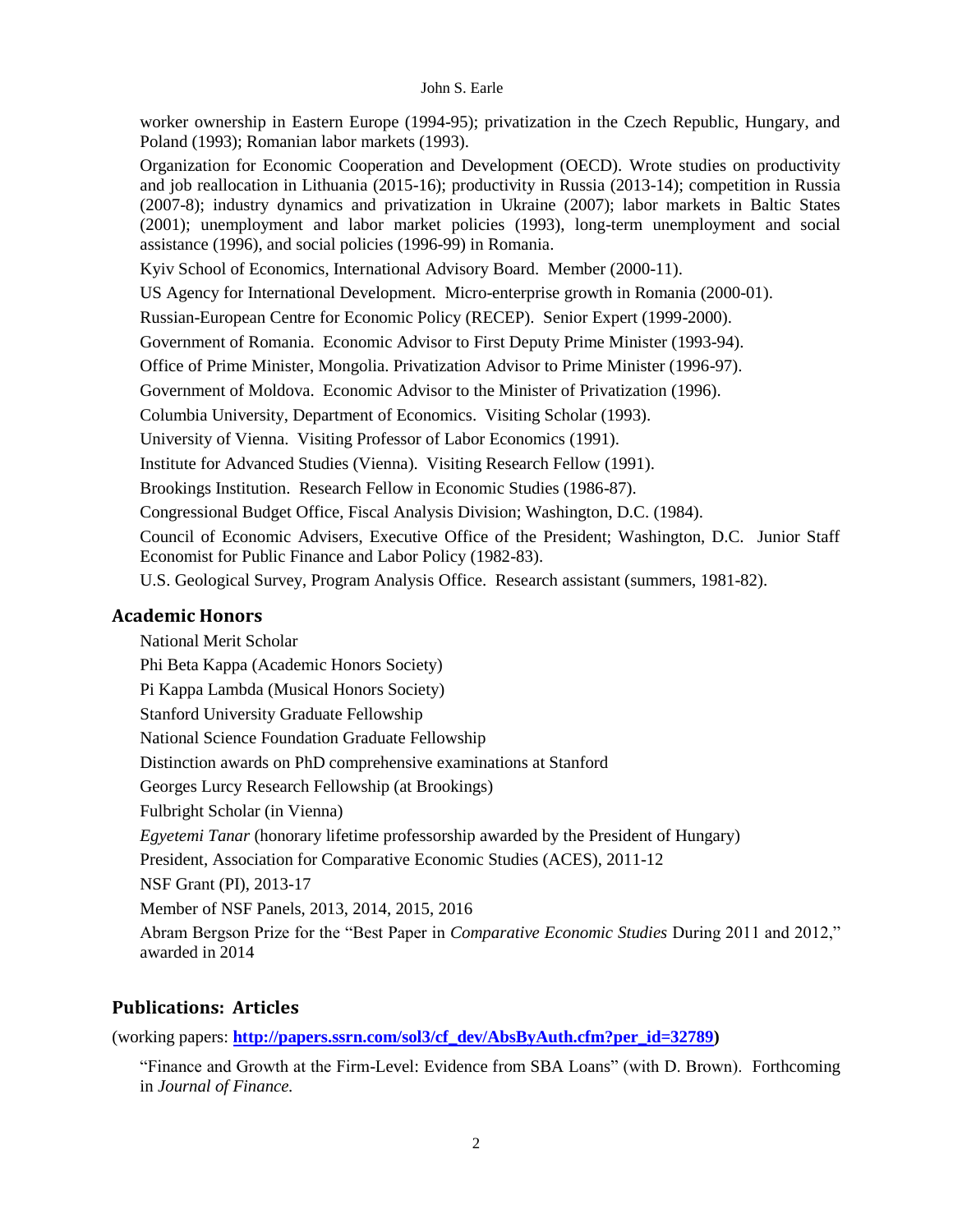"Foreign Ownership and Wages: Evidence from Firm-Level and Linked Employer-Employee Panel Data in Hungary, 1986-2008" (with A. Telegdy and G. Antal). Forthcoming in *Industrial and Labor Relations Review.*

"Job Creation, Small versus Large versus Young, and the SBA" (with D. Brown and Y. Morgulis). NBER Working Paper 21733. Forthcoming in *Measuring Entrepreneurial Businesses: Current Knowledge and Challenges*. (edited by J. Haltiwanger, E. Hurst, J. Miranda, and A. Schoar), NBER and University of Chicago Press, 2016.

"Where does Privatization Work? Understanding the Heterogeneity in Estimated Firm Performance Effects" (with D. Brown and Á. Telegdy). Forthcoming in *Journal of Corporate Finance*.

"The Productivity Consequences of Political Turnover: Firm-Level Evidence from Ukraine's Orange Revolution" (with S. Gehlbach). *American Journal of Political Science*, Vol. 59(3), 708-723, 2015.

"The Impact of Privatization on Employment and Earnings." *IZA World of Labor*, 2014.

"Privatization" (with D. Brown and S. Gehlbach). In the *Oxford Handbook of the Russian Economy* (M. Alexeev and S. Weber, eds.), Oxford University Press, 2013.

"Privatization, Employment, and Wages: Evidence from Hungary in Comparative Perspective" (with A. Telegdy). In the *Hungarian Labor Market: Review and Analysis* (K. Fazekas, P. Benczúr, A. Telegdy, eds.). Budapest: Institute of Economics – Hungarian Academy of Sciences, 2013.

"The Effects of Foreign Acquisitions on Workers' Wages" (with A. Telegdy). In the *Hungarian Labor Market: Review and Analysis* (K. Fazekas, P. Benczúr, A. Telegdy eds.). Budapest: Institute of Economics – Hungarian Academy of Sciences, 2013.

"Industrial Decline and Labor Reallocation in a Transforming Economy: Romania in Early Transition." *IZA Journal of Labor and Development*, Vol. 1(1), 2012.

"Innovation, Adoption, Ownership, and Productivity: Evidence from Ukraine" (with D. Brown, H. Vakhitova and V.Zheka). In *In the Grip of Transition: Economic and Social Consequences of Restructuring in Russia and Ukraine* [\(T. Brück](http://www.palgrave.com/products/Search.aspx?auID=32855) and [H. Lehmann,](http://www.palgrave.com/products/Search.aspx?auID=32856) eds.), Palgrave Macmillan, 2012.

"Did Post-Communist Privatization Increase Mortality?" (with S. Gehlbach). *Comparative Economic Studies*, Vol. 53(2), 239-260, June 2011. Summary published in *The Lancet*, Vol. 375(9712), 372, January 2010. Winner of the Abram Bergson Best Paper Prize.

"Employment and Wage Effects of Privatization: Evidence from Hungary, Romania, Russia, and Ukraine" (with D. Brown and A. Telegdy). *Economic Journal*, Vol. 120(545), 683-708, June 2010.

"The Normalization of Deviant Organizational Practices: Wage Arrears in Russia, 1992-1999" (with A. Spicer and K.S. Peter). *Academy of Management Journal*, Vol. 53(2), April 2010.

"Complementarity and Custom in Wage Contract Violation" (with K.S. Peter). *Review of Economics and Statistics*, Vol. XCI(4), 832-849, November 2009.

"Helping Hand or Grabbing Hand? State Bureaucracy and Privatization Effectiveness" (with D. Brown and S. Gehlbach). *American Political Science Review*, Vol. 103(2), 264-283, May 2009.

"Ownership and Wages: Estimating Public-Private and Foreign-Domestic Differentials with LEED from Hungary, 1986-2003" (with A. Telegdy). NBER Working Paper No. 12997 published in *Analysis of Firms and Employees - Qualitative and Quantitative Approaches* (F. Andersson, S. Bender, J. Lane, K. Shaw, and T. von Wachter, eds.), NBER and University of Chicago, 2008.

"Creating Productive Jobs in East European Transition Economies: A Synthesis of Firm-Level Studies" (with D. Brown). *National Institute Economic Review*, Vol. 204(1), 108-125, April 2008.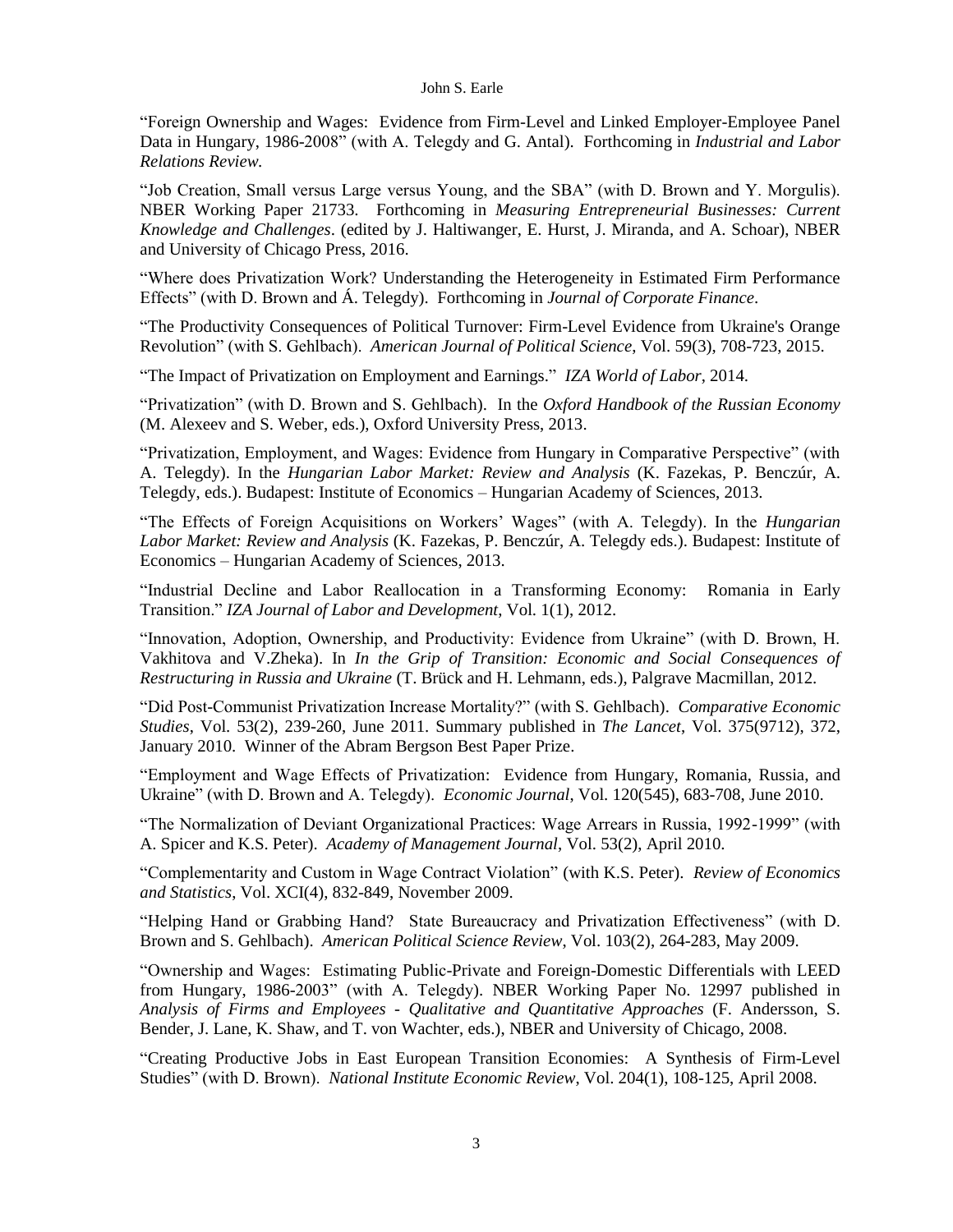"Developing Graduate Economics Education from Scratch: The Case of the CEU." In *Scaling Up the Success of Capacity Building in Economic Education and Research* (B. Pleskovic, ed.). World Bank, 2007.

"Nonstandard Forms and Measures of Employment and Unemployment in Transition: A Comparative Study of Estonia, Romania, and Russia" (with D. Brown et al.). *Comparative Economic Studies*, Vol. 48(3), 435-457, September 2006. Russian version: "Nestandartnaya Zanyatost' i Nestandartnaya Bezrabotitsa v Perekhodnykh Ekonomikakh Raznogo Tipa." In *Nestandartnaya Zanyatost' v Rossiiskoi Ekonomike* (V. Gimpelson and R. Kapeliushnikov, eds.) Moskva: Vyshshaya Shkola Ekonomiki, 281-340, 2006.

"Information Technology, Organizational Form, and Transition to the Market" (with U. Pagano and M. Lesi). *Journal of Economic Behavior and Organization*, Vol. 60(4), 471-489, August 2006.

"Wages, Layoffs, and Privatization: Evidence from Ukraine" (with D. Brown and V. Vakhitov), *Journal of Comparative Economics*, Vol. 34(2), 272-294, June 2006.

"Job Reallocation and Productivity Growth in the Ukrainian Transition" (with D. Brown), *Comparative Economic Studies*, Vol. 48(2), 229-251, June 2006. Working paper preprinted (in English and Ukrainian) in *Labour Market Reforms and Economic Growth in Ukraine* (L. Handrich, I. Burakovsky, and O. Betliy, eds.), Aachen: Shaker Verlag, 2006.

"The Productivity Effects of Privatization: Longitudinal Estimates from Hungary, Romania, Russia, and Ukraine" (with D. Brown and Á. Telegdy), *Journal of Political Economy*, Vol.114(1), 61-99, February 2006.

"What Makes Small Firms Grow? Finance, Human Capital, Technical Assistance, and the Business Environment in Romania" (with D. Brown and D. Lup), *Economic Development and Cultural Change*, Vol. 54(1), 33-70, October 2005.

"The Wage Effects of Schooling under Socialism and in Transition: Evidence from Romania, 1950- 2000" (with D. Andren and D. Sapatoru), *Journal of Comparative Economics*, Vol. 33(2), 300-323, June 2005.

"Does Privatization Raise Productivity? Russia, Ukraine, Hungary, and Romania Compared" (with D. Brown and A. Telegdy), (in Russian) in *Competitiveness and Economic Modernization in Russia*, (Y. Yasin, ed.), Higher School of Economics: Moscow, 2005.

"Ownership Concentration and Corporate Performance on the Budapest Stock Exchange: Do Too Many Cooks Spoil the Goulash?" (with C. Kucsera and Á. Telegdy), *Corporate Governance: An International Review*, Vol. 13(2), 254-264, March 2005*.*

"The Reallocation of Workers and Jobs in Russian Industry: New Evidence on Measures and Determinants" (with D. Brown), *Economics of Transition*, Vol. 11(2), 221-252, June 2003.

"A Spoonful of Sugar: Privatization and Popular Support for Reform in the Czech Republic" (with S. Gehlbach), *Economics and Politics,* Vol. 15(1), 1-32, March 2003.

"Privatization, Competition, and Budget Constraints: Disciplining Enterprises in Russia" (with S. Estrin), *Economics of Planning*, Vol. 36(1), 1-22, 2003.

"Privatization Methods and Productivity Effects in Romanian Industrial Enterprises" (with A. Telegdy), *Journal of Comparative Economics*, Vol. 30(4), 657-682, December 2002.

"How Late to Pay? Understanding Wage Arrears in Russia" (with K. Sabirianova), *Journal of Labor Economics*, Vol. 20(3), 661-707, July 2002.

"Corporate Control: A Study of Firms on the Bucharest Stock Exchange" (with A. Telegdy, C. Kucsera, V. Kaznovsky), *East European Economics*, Vol. 40(3), 6-27, May/June 2002.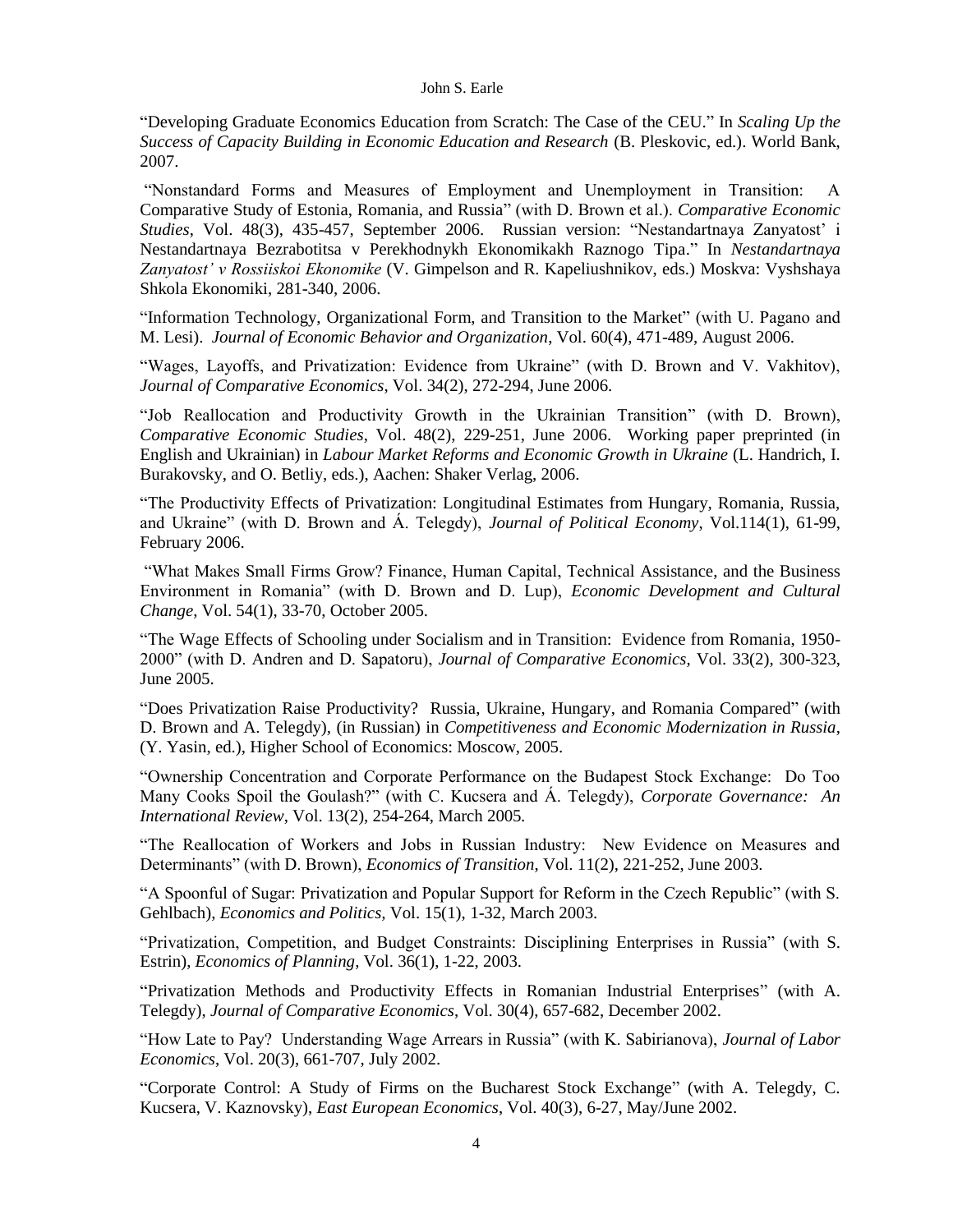"Gross Job Flows in Russian Industry Before and After Reforms: Has Destruction Become More Creative?" (with D. Brown), *Journal of Comparative Economics*, Vol. 30(1), 96-133, March 2002.

"Microeconometric Studies of Russian Labor Markets: An Introduction to the Symposium" (with H. Lehmann), *Journal of Comparative Economics*, Vol. 30(1), 91-95, March 2002.

"Worker Training in a Restructuring Economy: Evidence from the Russian Transition" (with M. Berger and K. Sabirianova), *Research in Labor Economics* (S. Polachek, ed.), Vol. 20, 159-90, 2001.

"Measuring Defense Conversion in Russian Industry" (with I. Komarov), *Defence and Peace Economics*, Vol. 12(2), 103-44, March/April 2001.

"Privatization and the Structure of Enterprise Ownership" (with S. Estrin), in *Russia's Post-Communist Economy* (B. Granville and P. Oppenheimer, eds.), Oxford: Oxford University Press, 2001.

"Corporate Governance and Restructuring: The Limits of Our Knowledge (Comments on the Paper by G. Roland)" in *Annual World Bank Conference on Development Economics 2000* (B. Pleskovic and N. Stern, eds.), World Bank, 2001.

"Business Start-ups or Disguised Unemployment? Evidence on the Nature of Self-Employment from Transition Economies" (with Z. Sakova), *Labour Economics,* Vol. 7(5), 575-601, September 2000.

"The Results of 'Mass Privatization' in Romania: A First Empirical Study" (with A. Telegdy), *Economics of Transition,* Vol. 6(2), 313-32, November 1998. Also published in Hungarian, *Közgazdasagi Szemle*, April 1998, and in Romanian, *Sfera Politicii*, May 1998.

"Workers' Self-Management in Transitional Economies" (with S. Estrin), in *Advances in the Economic Analysis of Participatory and Labor-Managed Firms*, Vol. 6, 3-28, 1998.

"Long-term Unemployment, Social Assistance, and Labor Market Policies in Romania" (with C. Pauna), *Empirical Economics*, Vol. 23(1-2), 203-35, 1998.

"Ownership Transformation, Economic Behavior, and Political Attitudes in Russia" (with R. Rose), CISAC Working Paper, May 1996, and published in Russian in *EKO*, October 1996.

"Causes and Consequences of Privatization in Russia: Economic Behavior and Political Attitudes in Russia" (with R. Rose), in *Studies in Public Policy*, 1996.

"The Incidence and Duration of Unemployment in Romania" (with C. Pauna), *European Economic Review*, Vol. 40(3-5), 829-37, 1996.

"Do East European Enterprises Provide Social Protection? Employee Benefits and Labor Market Behavior in the Transition," in *Stability and Change in the Social Benefits of Enterprises in Transitional Economies* (M. Rein, B. Friedman, and A. Woergoetter, eds.), Cambridge University Press, 1996.

"Ownership Structures, Patterns of Control, and Enterprise Behavior in Russia" (with L. Leshchenko and S. Estrin), in *Enterprise Restructuring and Economic Policy in Russia* (S. Commander, Q. Fan, and M. Schaffer, eds.), Washington: World Bank-Economic Development Institute, 1996.

"Employee Ownership in Transition" (with S. Estrin), in *Corporate Governance in Central Europe and Russia* (R. Frydman et al., eds.), World Bank and CEU Press, 1996.

"Alternative Ownership Forms: The Impact on Restructuring" (with S. Estrin), *Economics of Transition*, Volume 3(1), 111-15,1995.

"Remarks on the Analysis of Mismatch Unemployment in the Czech and Slovak Republics" and "Discussion of Regional Unemployment and Sectoral Concentration," in *Unemployment in Central and Eastern Europe: The Regional Dimension*, Paris: OECD, 1995.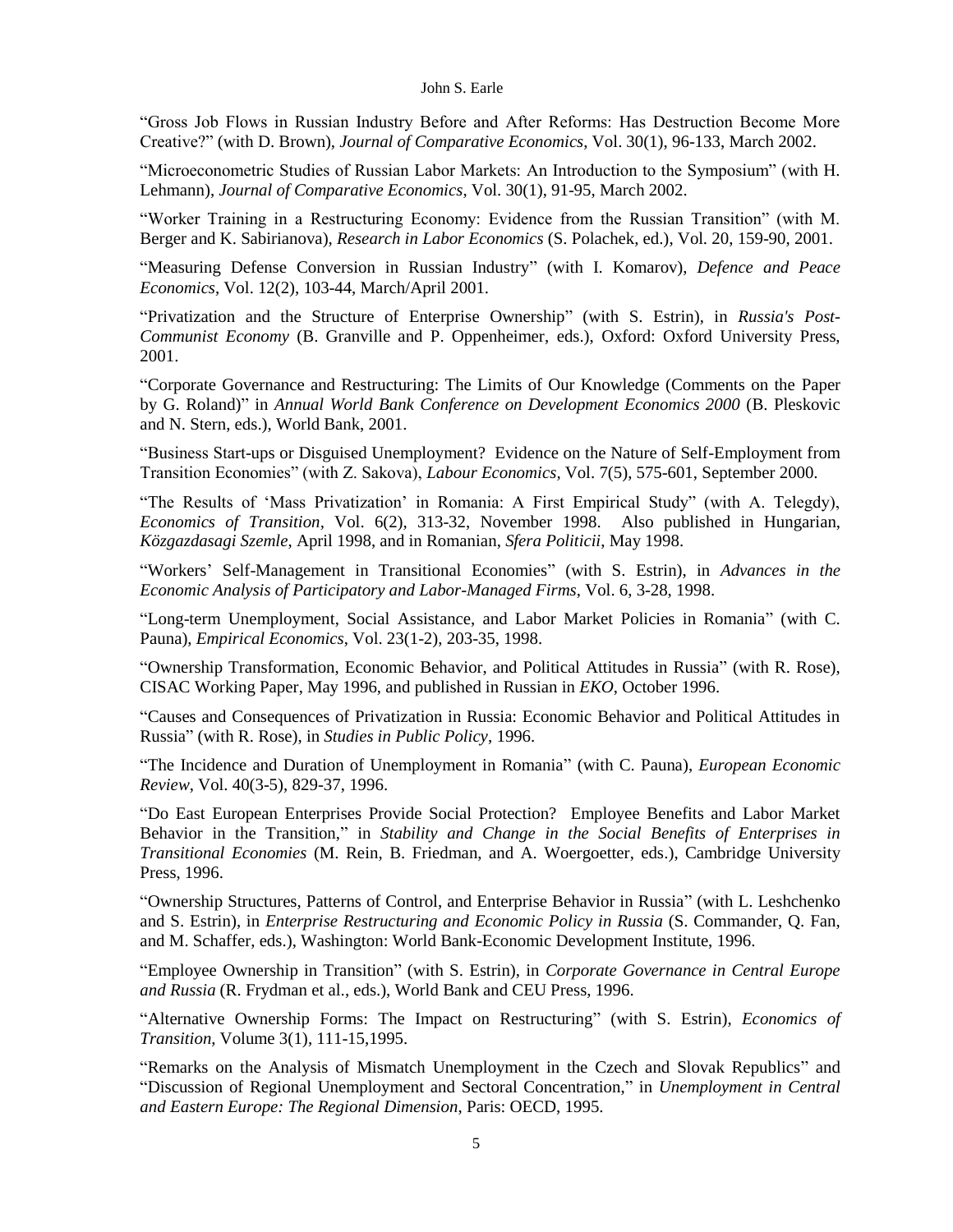"Interpreting the Decline of 'Output' and the Prospects for 'Recovery' in Eastern Europe," in *Output Decline in Eastern Europe - Prospects for Recovery?* (J. Gacs, R. Holzmann, and G. Winckler, eds.), Kluwer Academic Press, 1995.

"Aggregate Labor Market Behavior in the Restructuring of the Romanian Economy" (with G. Oprescu), in *Unemployment, Restructuring, and the Labor Market* (S. Commander and F. Coricelli, eds.) Washington, D.C.: World Bank/Economic Development Institute, 1995.

"Incentive Contracts, Corporate Governance, and Privatization Funds in Romania" (with D. Sapatoru), *Atlantic Economic Journal*, Vol. 22(2), 61-79, June 1994. Also translated into Romanian and published in *Adevarul Economic*, 1995.

"The Ambiguity of Privatization and the Paths of Transition to a Private Property Regime" (with R. Frydman and A. Rapaczynski), in *Privatization in Eastern Europe: Is the State Withering Away?* (Frydman and Rapaczynski), CEU Press, 1994.

"Unemployment and Policies in Romania," in *Unemployment in Eastern Europe: Transient or Persistent?* (Tito Boeri, ed.), OECD, 1994. Published in Romanian, *Sfera Politicii*, 1994.

"Monopoly Power, Foreign Trade, and Price Liberalization in Czechoslovakia" (with A. Woergoetter), in *International Trade and Restructuring in Eastern Europe* (J. Gacs and G. Winckler, eds.), Springer Publishers, Munich, 1993.

"Notes on Voucher Privatization Programs in Eastern Europe" (with R. Frydman and A. Rapaczynski), in *The New Europe: Evolving Economic and Financial Systems in East and West* (D. Fair and R. Raymond, eds.), Kluwer Academic Press, 1993.

"Privatization Policies in Eastern Europe: Diverse Routes to a Market Economy" (with R. Frydman and A. Rapaczynski), in *Privatization in the Transition to a Market Economy* (co-edited with R. Frydman and A. Rapaczynski), Pinter Publishers and St. Martin's Press, 1993.

"Privatization in a Hypercentralized Economy: the Case of Romania" (with D. Sapatoru), in *Privatization in the Transition to a Market Economy* (J. Earle, R. Frydman, and A. Rapaczynski, eds.), Pinter Publishers and St. Martin's Press, 1993. Published in Romanian in *Oekonomika*, 1993.

"Voucher Privatization in Eastern Europe," paper presented to the Versailles Workshop on Voucher Privatization (Versailles, France), June 1992. Published in Romanian in *Oekonomika*, 1993. Also translated and distributed in Albanian, Latvian, and Ukrainian.

"Hours of Work and Trade Unionism" (with J. Pencavel), *Journal of Labor Economics,* Vol. 8(1), Part 2, 150-74, January 1990.

"Inflation, Unemployment and the Reagan Administration" (with T. Kniesner), *Business Economics,* Vol. 19(5), 26-33, October 1984.

"Did Reaganomics Shift the Phillips Curve?" (with T. Kniesner), *Indian Economic Review,* Vol. 19(2), 235-40, 1984.

*Economic Report of the President*, January 1983. Coauthor of chapters on unemployment and capital formation.

## **Published Books**

*The Russian Labor Market: Moving from Crisis to Recovery* (with Mansoora Rashid et al.), World Bank, 2003. Principal author (with K. Sabirianova) of Chapters 1-2 ("Understanding Employment: Level, Composition, and Flows, and Understanding Wages: Structure, Uncertainty, and Inequality").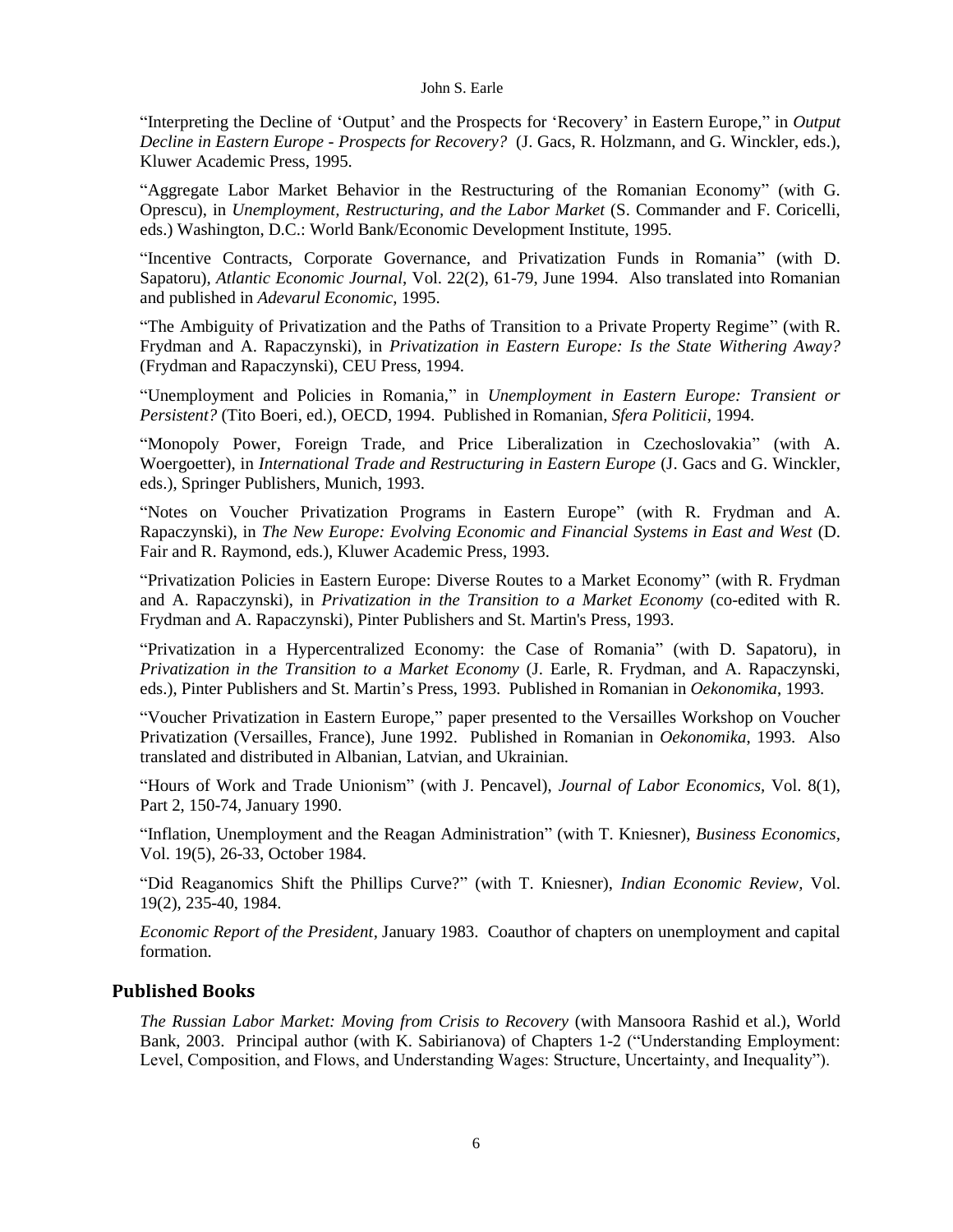*Small Privatization: The Transformation of Retail Trade and Consumer Services in the Czech Republic, Hungary, and Poland* (with R. Frydman, A. Rapaczynski, and J. Turkewitz), CEU Press, London, 1994.

*Privatization in the Transition to a Market Economy: Studies of Preconditions and Policies in Eastern Europe* (coedited with R. Frydman and A. Rapaczynski), Pinter Publishers and St. Martin's Press, 1993. Also published in Romanian.

*The Privatization Process in Russia, Ukraine, and the Baltic States* (with R. Frydman, A. Rapaczynski et al.), CEU Press, 1993. Principal author of chapters on privatization policies and ownership structure in Estonia, Latvia, Lithuania, and Ukraine. Also translated and published in Polish, Romanian, Russian, Ukrainian.

*The Privatization Process in Central Europe* (with R. Frydman, A. Rapaczynski et al.), CEU Press, 1993. Principal author of chapters on privatization policies and ownership structure in Czechoslovakia, Hungary, and Romania. Also translated and published in Polish, Romanian, Russian, and Ukrainian. Winner of *Choice* "Outstanding Academic Book" award in 1993.

### **Published Op-Eds, Comments, Letters, Policy Briefs, and Book Reviews**

Blog on Ukrainian research (with S. Gehlbach): [http://ajps.org/2015/02/10/how-political-turnover](http://ajps.org/2015/02/10/how-political-turnover-affects-economic-performance/)[affects-economic-performance/,](http://ajps.org/2015/02/10/how-political-turnover-affects-economic-performance/) February 2, 2015.

"Privatization deaths" (with S. Gehlbach). *The Guardian*, December 26, 2011.

"Bigger Bureaucracy can be Better" (with S. Gehlbach). *Moscow Times*, January 25, 2011. Reprinted in *Johnson's Russia List* and published in Russian in *Vedomosti* [\(http://www.vedomosti.ru/newspaper/article/255183/nevernaya\\_problema\\_oshibochnoe\\_reshenie\)](http://www.vedomosti.ru/newspaper/article/255183/nevernaya_problema_oshibochnoe_reshenie), February 17, 2011*.*

"Does Privatisation Kill?" *Royal Economic Society Newsletter*, Vol. 145, 12-13, April 2009.

"Mass Privatisation and Mortality." *Lancet*, Vol. 373(9671), 1247, April 11, 2009.

"Mass Privatization and Mortality: Is Job Loss the Link?" Op-ed posted on the World Bank Private Sector Development Blog [\(http://psdblog.worldbank.org/psdblog/\)](http://psdblog.worldbank.org/psdblog/), March 4, 2009; on VoxEU Blog on Research-Based Policy [\(http://www.voxeu.org/index.php?q=node/3212\)](http://www.voxeu.org/index.php?q=node/3212), March 7, 2009; and Anti-Dismal Blog [\(http://antidismal.blogspot.com/2009/03/did-post-communist-privatisation-kill.html](http://antidismal.blogspot.com/2009/03/did-post-communist-privatisation-kill.html) ), March 9, 2009.

"Privatisation and Mortality." A Letter to the Editor of the *Economist*, published in the print edition of February 21, 2009.

"Comparative Analysis of Enterprise Data (CAED): A Research and Data Agenda." *Employment Research*. Kalamazoo: W.E. Upjohn Institute for Employment Research, July 2008.

"Postcommunist Privatization and Productivity: What Have We Learned?" *Employment Research*. Kalamazoo: W.E. Upjohn Institute for Employment Research, January 2008.

"Employment and Wage Consequences of Privatization." *Employment Research*. Kalamazoo: W.E. Upjohn Institute for Employment Research, January 2006.

"Economic Reforms and Productivity-Enhancing Reallocation in Ukraine and Russia" (with J. David Brown). *Beyond Transition: The Newsletter about Reforming Economies*. World Bank. Vol. 16(3), p. 10, July–September 2005.

"What Makes Small Firms Grow? Evidence from Romania" (with J.D. Brown and D. Lup), *Beyond Transition: The Newsletter about Reforming Economies*, Vol. 16(1), 14-15, World Bank, January-March 2005.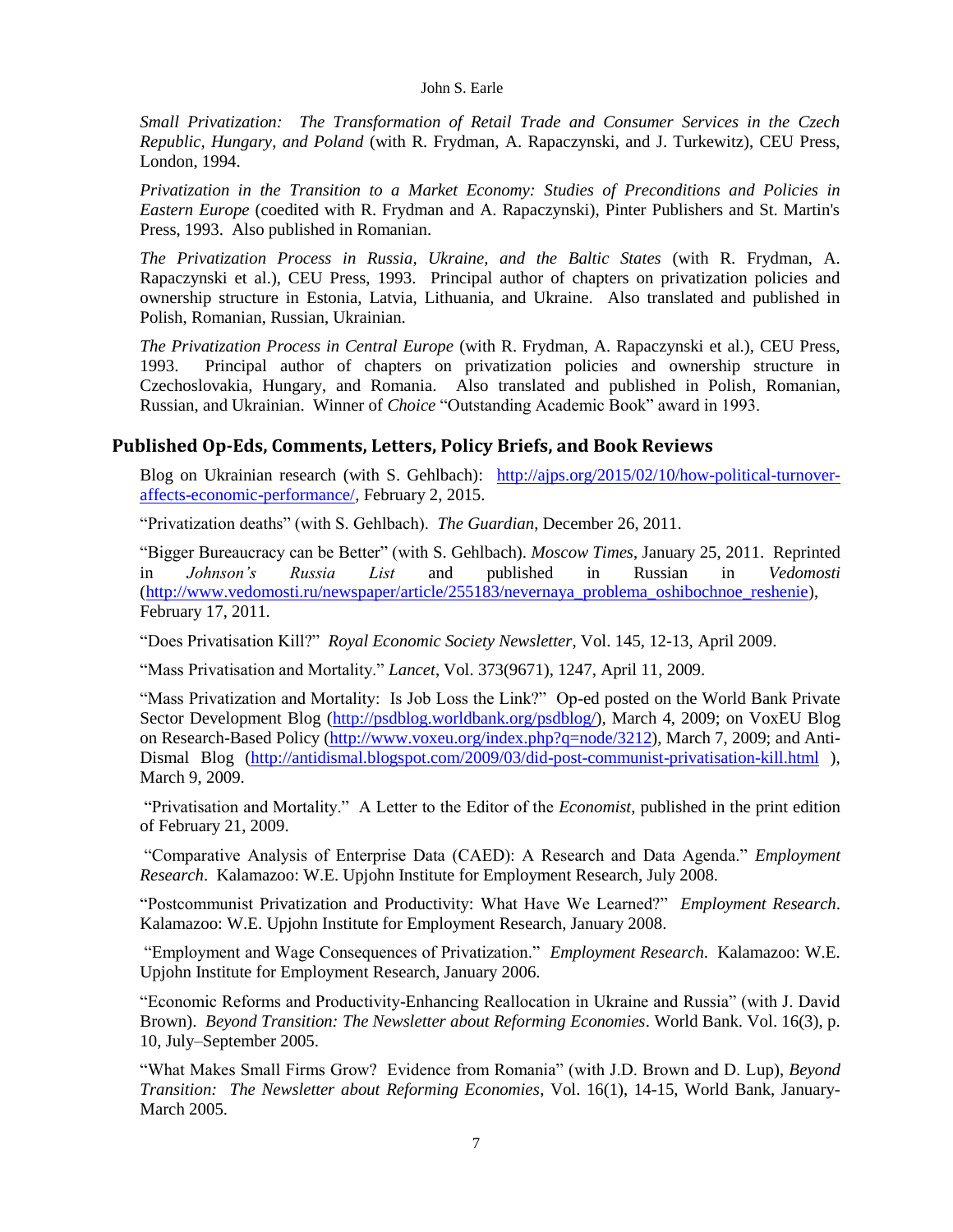"Understanding Employment and Unemployment in Romania: A Policy Brief" (with I. Vantu, and R. Visan), presented at World Bank Seminar, Bucharest, September 2003.

"Evaluating Labor Market Performance: Job Reallocation and Productivity Growth in Russia," *Employment Research*, Vol. 9(3), 4-6, July 2002.

"Mobility of Russian Workers Raises Productivity – New Research on Job Creation and Destruction" (with D. Brown), *Transition*, Vol. 12(3), July-September 2001.

"Competition, Geography, and Firm Performance: Lessons from Russia" (with D. Brown), *Transition*, Vol. 11(5), August-September-October 2000, World Bank.

"Market Competition and Firm Performance in Russia" (with D. Brown), *Russian Economic Trends*, Vol. 9(1), March 2000.

"Evaluating Russian Privatization" (with D. Brown), *Russian Economic Trends*, Vol. 8(3), 25-30, 1999.

"Understanding Mass Privatization in Romania: Opportunities and Cautions for Investors" (with A. Telegdy), *Stockholm Report on Transition*, Vol. 10(3), October 1999.

"Technical Paper: Privatization in Russia Offers Lessons for Others," *Economic Reform Today*, Center for International Private Enterprise, No. 2, 1999.

"Why Shut-Down Lists Never Work" (with A. Telegdy, in Romanian), *Curentul*, 1998.

"Russia Puts Bankers Before Workers," editorial (in Romanian) *Curentul*, 1999.

"Russia Defaulted Long Ago," RECEP Policy Paper, September 1998, published in Romanian in *Curentul*, 1998.

"The Moldovan Pension System: Problems and Possibilities for Reform" (with S. Gehlbach), CEU Privatization Project - Labor Research Program, April 1996.

"Review of *Post-Communist Reform: Pain and Progress*, by O. Blanchard et al.," in *Journal of Economic Literature*, Vol. 34(1), 182-84, 1996.

"Owners and Winners in Eastern Europe" (with S. Gehlbach). Translated and published in the following newspapers: *Delo*, Ljubljana, Slovenia, October 19, 1996; *Bulgarski Business*, Sofia, Bulgaria, November 14, 1996; *Romania Libera*, Bucharest, Romania, November 29, 1996; *Rzeczpospolita*, Warsaw, Poland; *Logos Press*, Chisinau, Moldova.

"Mass Privatization and Voter Response in the Czech Republic" (with S. Gehlbach, Z. Sakova, and J. Vecernik), *OMRI Analytical Brief* 1(137), June 1996.

Policy Memos for the Prime Minister of Mongolia, including analyses of previous privatization programs and a proposal for a new program (1996-97).

Pension Reform in Moldova: a paper written at the request of the Minister of Privatization. (March 1996).

"Vouchers, restitution, helped Klaus at ballot box" (with S. Gehlbach, Z. Sakova, and J. Vecernik), *Prague Business Journal*, June 3-9, 1996.

Policy memo on the current politics and economics of mass privatization in Romania for George Soros (October 1995).

"Large Privatization in Romania: An Update," CEU Privatization Project - Labor Research Program, October 1995.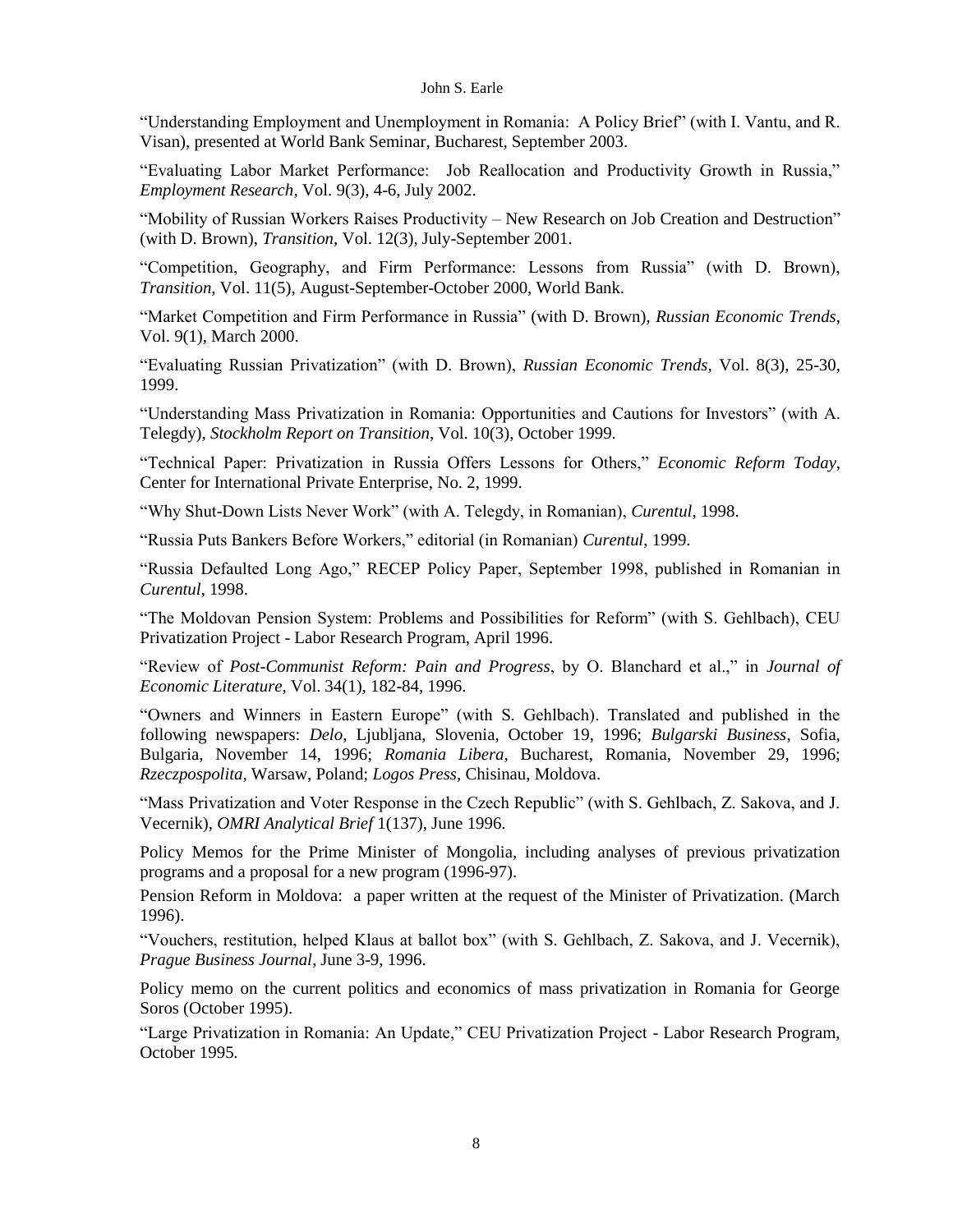"Romanian Privatization Problems: A Diagnosis," "Privatizing Romania: A Basic Sketch," and "Privatizing Romania: Principles and Explanations" (with C. Munteanu and D. Sapatoru), CEU Privatization Project, July 1993.

"Large Privatization in the Czech and Slovak Republics," published in Romanian in *Sfera Politicii* and in Albanian, 1993.

### **Not Yet Published Working Papers**

(also see [http://papers.ssrn.com/sol3/cf\\_dev/AbsByAuth.cfm?per\\_id=32789\)](http://papers.ssrn.com/sol3/cf_dev/AbsByAuth.cfm?per_id=32789)

"Is Privatization Working in Ukraine? New Estimates using Comprehensive Manufacturing Firm Data, 1989-2013" (with D. Brown, S. Shpak, and V. Vakhitov). Paper presented at the JCE Conference on "Ukraine: Escaping the Post-Soviet Legacy," in Kyiv, April 2015.

"Do SBA Loans Create Jobs? Estimates from Universal Panel Data and Longitudinal Matching Methods" (with D. Brown). Working paper, 2014.

"Nature Versus Nurture in the Origins of Highly Productive Businesses: An Exploratory Analysis of U.S. Manufacturing Establishments" (with D. Brown). Working paper, 2011.

"Entry, Growth, and the Business Environment: A Comparative Analysis of Enterprise Data from the U.S. and Transition Economies" (with D. Brown). Working paper, 2011.

"Evaluating the Firm Growth Effects of Small & Micro Business Loan Programs: Evidence from Linked Administrative and Universal Panel Data in Romania" (with D. Brown).

"Understanding the Contributions of Reallocation to Aggregate Productivity Growth: Lessons from a Comparative Firm-Level Analysis" (with D. Brown). Upjohn Institute Working Paper, 2008.

"The Productivity Effects of Privatization in Ukraine: Estimates from Comprehensive Manufacturing Firm Panel Data, 1989-2005" (with D. Brown). Background paper for the OECD Economic Survey of Ukraine, 2007. Upjohn Institute Working Paper.

"Entrepreneurship from Scratch" (with Z. Sakova), working paper, 2004, under revision.

"Unemployment Duration and Misperceptions of Displaced Workers" (with S. Dendir). Working paper, 2005.

"Job Reallocation and Productivity Growth Under Alternative Economic Systems and Policies: Evidence from the Soviet Transition" (with D. Brown). Working paper, 2004.

"Corporate Control in Hungary" (with C. Kucsera and A. Telegdy), chapter in book manuscript *Corporate Control in the EU Accession Countries* (M. Becht, ed.).

"Privatization, Competition, and Transition Policy Strategies: Evidence from Russian Enterprise Panel Data" (with D. Brown).

"Competition-Enhancing Policies and Infrastructure: Evidence from Russia" (with D. Brown).

"After Voucher Privatization: The Structure of Corporate Ownership in Russian Manufacturing Industry" (with S. Estrin), CEPR (London) Discussion Paper and SITE Working Paper, June 1997.

"Housing Reform and Geographic Labor Mobility in Eastern Europe," paper presented to the meetings of the European Society of Population Economists in Uppsala, Sweden, June 1996.

"Privatization versus Competition: Changing Enterprise Behavior in Russia" (with S. Estrin), working paper of the Centre for Economic Performance (London), May 1996.

"Eastern European Experience with Small-Scale Privatization" (with R. Frydman, A. Rapaczynski, and J. Turkewitz), CFS Discussion Paper Series No. 104, 1994.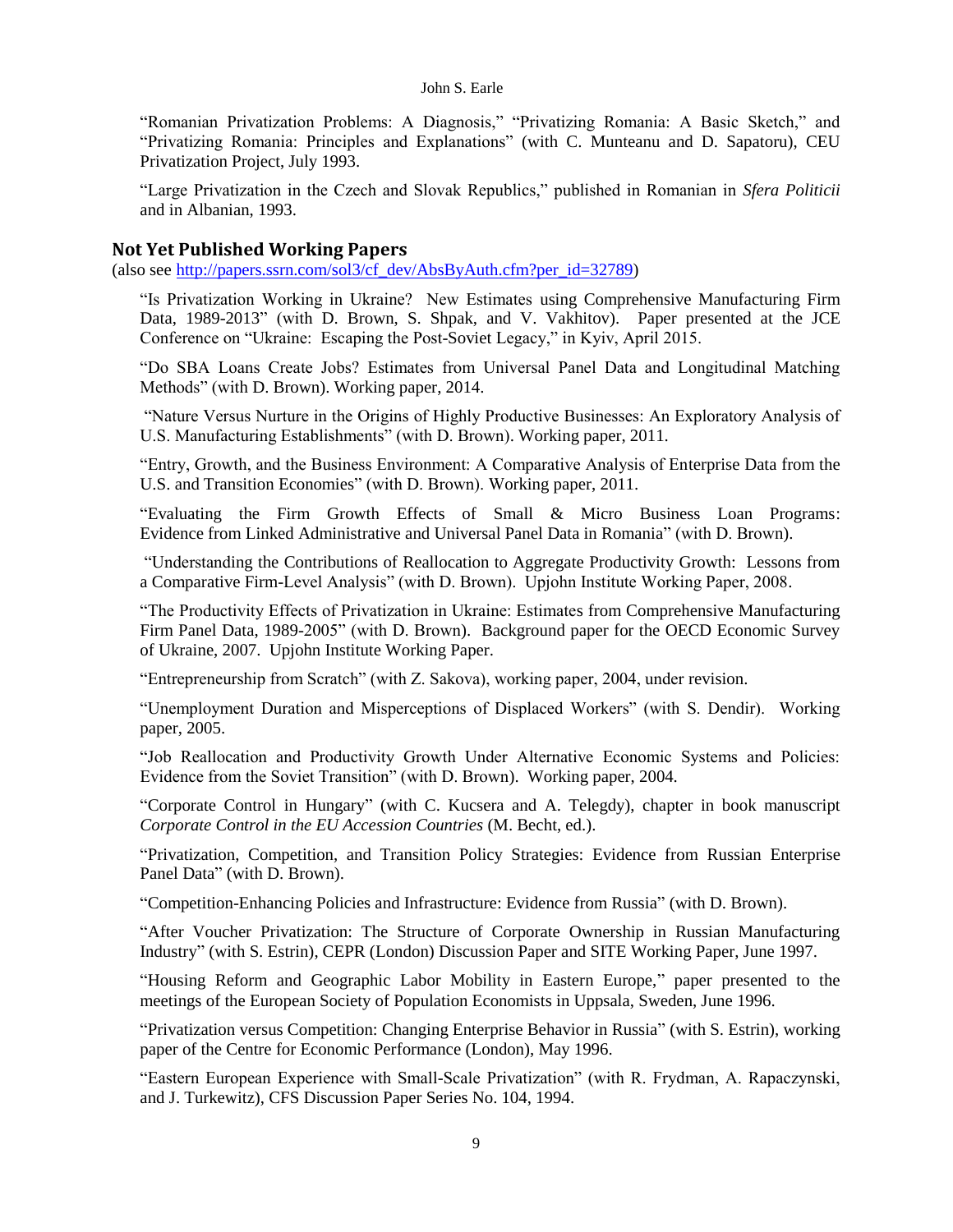"Do Sectoral Shifts Matter?: The Paradoxical Case of Cyclical Employment Fluctuations," Institute for Advanced Studies Working Paper, Vienna, Austria, 1991.

"Cyclical Labor Adjustments and Trade Unionism," Stanford University, June 1988.

### **Other Research Projects**

Political Connections, Firm Performance, and Oligarch Ownership: Evidence from the Orange Revolution (with S. Gehlbach)

Industrial Policies and Creative Destruction: Evidence from US Small Business Programs (with D. Brown)

Intergenerational Transmission of Entrepreneurial Propensities: Evidence from Generation-Skipping due to Communism (with K. Lee)

Productivity Dispersion, Reallocation, and Public Policies: Theory and Evidence from the U.S. and Six Transition Economies (with E. Dinerloz and D. Brown)

Effects of Wal-Mart (and Other Big Box Stores) on the Establishment Size Distribution, Employment, and Earnings: Evidence from a Long Panel of U.S. Counties

Estimating the Contributions of Firm Entry to Productivity and Employment Growth (with D. Brown)

Worker Displacement and Job Search in the U.S.

Does Microcredit Raise Small Firm Growth? Evidence from Romania

Market Pressures and Productivity

Earnings Inequality in Hungary from Communism Through Transition: Analysis of a Linked Employer-Employee Database, 1986-2005 (with A. Telegdy)

### **Research and Teaching Fields**

Labor Economics / Human Resources / Employment Policies Economics of Transition and Development Entrepreneurship and Business Growth Ownership, Corporate Governance, and Firm Performance International Business Industry Dynamics and Productivity Political Economy and Institutions Comparative Analysis of Economic Policies **Microeconomics** Applied Econometrics (cross-section and panel) Program Evaluation

### **Editorial Boards**

Member of the Editorial Board, *Comparative Economic Studies* (since 2011)*.* Member of the Editorial Board, *Journal of Comparative Economics* (2003-2006)*.* Associate Editor, *IZA Journal of Labor and Development* (since 2012)*.* Associate Editor, *IZA World of Labor* (Emerging and Transitional Economies, since 2014) Member of four NSF Panels (2013, 2014, 2015, 2016.

### **Grants and Funded Research**

National Science Foundation (2013-2016), for research on small business programs, innovation, and growth. \$434,000. Principal Investigator.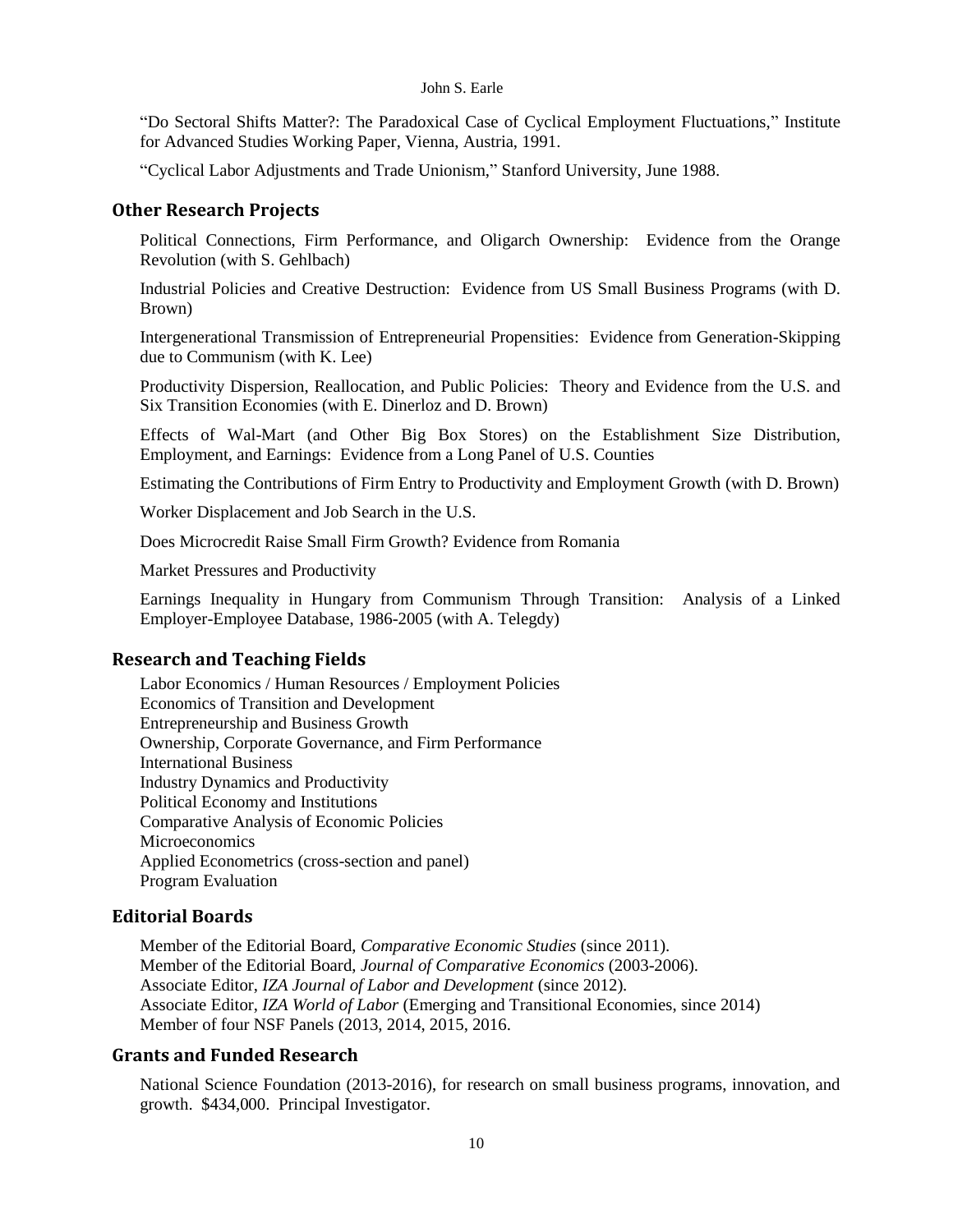World Bank (2011-2012), for analysis of skills measurement. Consultant.

National Council for Eurasian and East European Research (2009-2011), for research on entrepreneurship and entry. \$43,890. Principal Investigator.

U.S. State Department (2009), for research on start-up firms in Georgia and Romania. \$26,000. P.I.

International Development Research Centre (2009), for support of workshops on firm-level data analysis and linked employer-employee data, \$25,000. P.I.

Association for Comparative Economic Studies (2009), for support of workshops on firm-level data analysis and linked employer-employee data, \$10,000. P.I.

World Bank (2008), for research on firm location and infrastructure in Russia. \$14,400. P.I.

OECD (2007-8), for research on industry dynamics and productivity in Russia.  $\epsilon$ 12,000. P.I.

European Science Foundation, COST Programme (2008-2012), for an international network of researchers on comparative analysis of firm-level data. €400,000. Proposer and P.I.

World Bank (2006-7), for research on firm-level productivity growth in Europe and Central Asia. \$30,000. P.I.

OECD (2007), for research on industry dynamics and privatization in Ukraine. €8,000. P.I.

National Council for Eurasian and East European Research (2005-2007), for research on privatization. \$64,000. P.I.

European Commission, Sixth Framework Programme (2005-2008), for research on Russian and Ukrainian labor markets. €97,000 (partner share). Partner.

Economic Research and Outreach Center (EROC) at the Kiev School of Economics (2004-2005), for research on Ukrainian enterprises. \$27,200. P.I.

U.S. State Department and William Davidson Institute at the University of Michigan (2004-2005), for research on reallocation in Russia and Ukraine. \$30,000. P.I.

U.S. State Department and William Davidson Institute at the University of Michigan (2004-2005), for research on managerial turnover. \$35,000. Partner.

World Bank (2004), for analysis of firm demographics in Romania. \$6,000. Partner.

World Bank (2004), for analysis of firm demographics in Hungary. \$6,000. Partner.

National Council for Eurasian and East European Research (2003-05), for research on employment reallocation and productivity growth. \$35,000. P.I.

British Academy (2003-04), for research on job flows. £20,000. Partner (with D. Brown).

U.S. State Department and William Davidson Institute at the University of Michigan (2002-2003), for research on small firm growth in the Balkans. \$25,000. P.I.

U.S. Agency for International Development (2002-2003), for research on nonstandard forms of employment and unemployment in Russia, Romania, and Estonia. \$70,000. P.I.

CEU Research Board (2001-2003), for research on "Organizational Form, Technology, Job Reallocation, and Unemployment." \$20,000. P.I.

Organization for Economic Cooperation and Development (2001) for background paper on Baltic (Estonia, Latvia, Lithuania) labor markets. FF 70,000. P.I.

Handelsbanken (2001-2002), for research on privatization. SEK 330,000. P.I.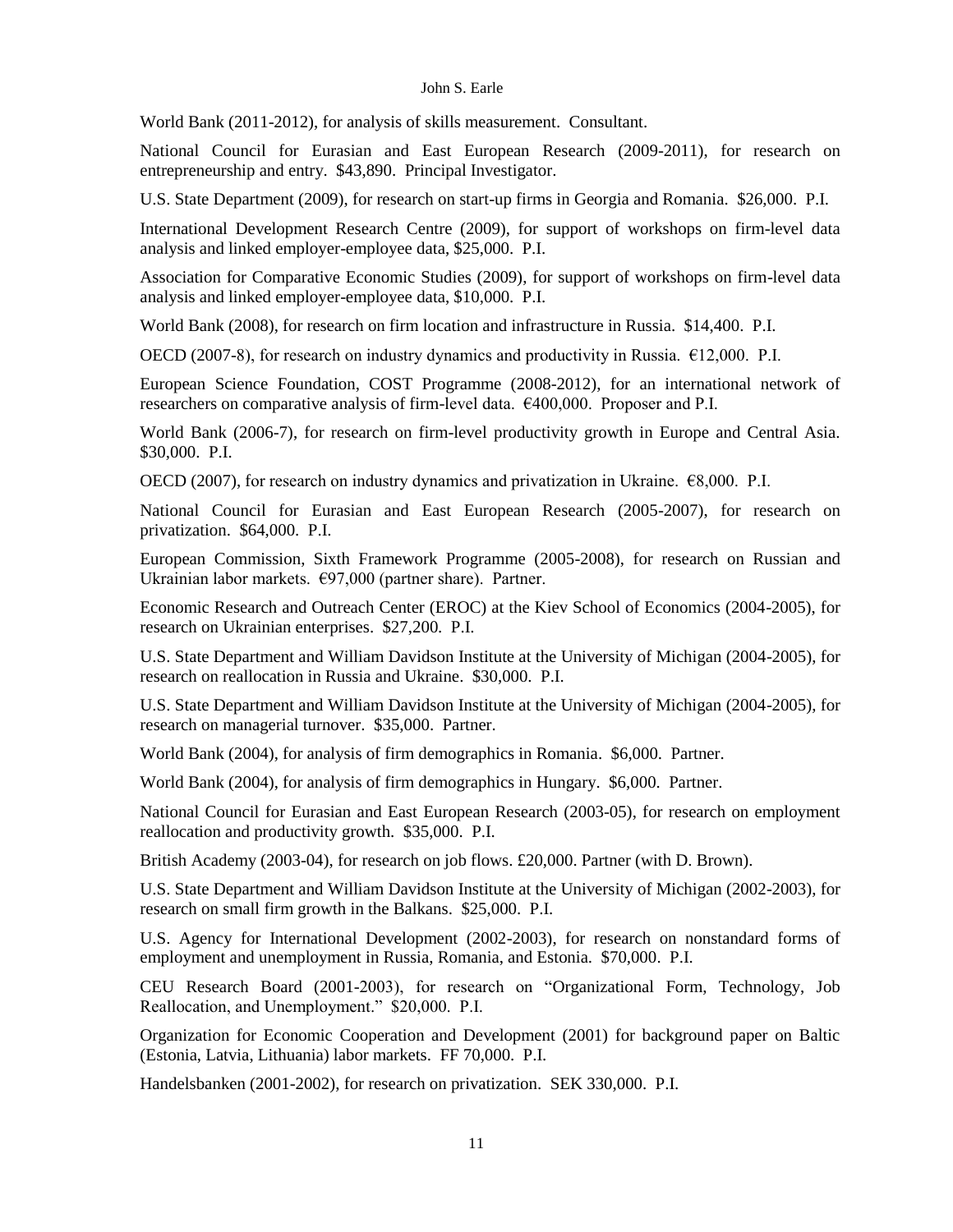European Union Fifth Framework Programme (2001-2003), for study of labor market transitions and employment restructuring. €64,778. Partner.

U.S. Agency for International Development (2001), for survey research on small firm growth in Romania. \$95,000. P.I.

ACE-PHARE Program of the European Union (2000-02), for studying restructuring in Czech Republic, Hungary, Romania, Slovakia. €155,000. P.I. and Project Coordinator.

ACE-PHARE Program of the European Union (2000-2002). Grant for research on higher education reform in Eastern Europe. €30,000. Partner.

Ruben Rausing Fund for Research on Entrepreneurship and Innovation (1999), for research on business start-ups in Russia. SEK 1,570,000 (\$180,000). P.I.

ACE-PHARE Program of the European Union (1999-2000). Grant for research on corporate governance and disclosure in Hungary and Romania. €28,000. Partner.

International Research Exchange (IREX) (1999). Short-term travel grant, Russia. \$5,000.

Tercentenary Foundation, Bank of Sweden (1998). Grant for labor research in Estonia, Latvia, and Lithuania. SEK 350,000 (\$50,000). P.I.

Nobel Foundation (1998). Grant to organize a Nobel Symposium on the Economics of Transition (Stockholm, September 1999).

Canadian Employment Research Forum (1998). Grant for research on self-employment in Eastern Europe and for participation in an OECD/CERF/CILN conference. \$7,000.

Wenner-Gren Foundations (1998). Travel grant for research in Central Europe. \$2,000.

Ruben Rausing Fund for Research on Entrepreneurship and Innovation (1998). Grant for research on self-employment in Central and Eastern Europe. \$35,000. P.I.

John D. and Catherine T. MacArthur Foundation (1997-98). Grant for research on enterprise restructuring and conversion in the Russian defense sector. \$70,000. P.I.

ACE-PHARE Program of the European Union (1997-99). Grant for research on privatization and enterprise restructuring in Czech Republic, Hungary, Poland, Romania, and Slovakia. ECU 167,000 (\$200,000). P.I. and Project Coordinator.

William Davidson Institute, University of Michigan (1996-97). Grant for research on internal labor markets in privatizing companies in Eastern Europe. \$5,000.

ACE-TACIS Program of the European Union (1996-98). Grant for research on Russian enterprise restructuring and corporate governance. Partner.

National Science Foundation of Switzerland (1996-98). Grant for research on privatization and restructuring in Russia. Partner.

Carnegie Corporation (through CISAC, Stanford) (1995-97). Grant for Project on Industrial Restructuring and Political Economy in Russia and East-Central Europe.

Center for Economic Policy Research (London) (1994). Grant for research on employee benefits provided by enterprises in Eastern Europe.

National Council for Soviet and East European Research (1993-94). Grant for research on privatization in the Czech Republic, Hungary, Poland, and Romania. P.I.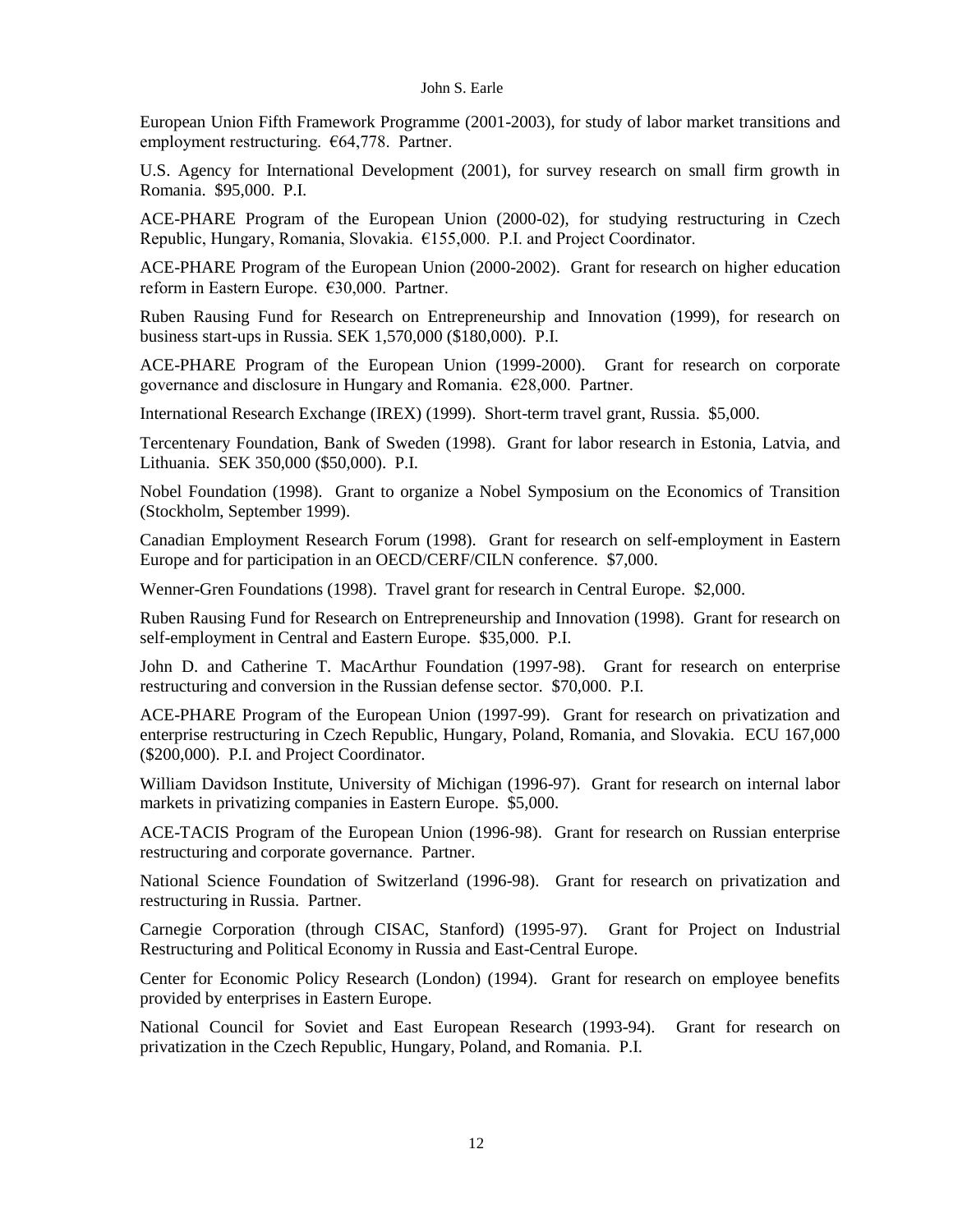### **Professional Memberships**

American Economic Association American Finance Association Academy of Management Association for Comparative Economic Studies Association for Public Policy Analysis and Management European Association of Labor Economists European Economic Association Royal Economic Society Society of Labor Economists

### **Referee for Journals, Publishers, and Foundations**

*American Economic Review*, *Berkeley Electronic Press* (*Macroeconomics*), *Canadian Journal of Economics, China Economic Review, Comparative Economic Studies*, *Corporate Governance, Czech Sociological Review*, *Economic Development and Cultural Change, Economic Journal, Economica*, *Economic Systems*, *Economics of Education Review, Economics Letters*, *Economics of Transition*, *Economics and Politics*, *European Economic Review*, *European Journal of Political Economy*, *Industrial and Labor Relations Review*, *Journal of Applied Econometrics*, *Journal of Comparative Economics*, *Journal of Development Economics*, *Journal of Economic Literature*, *Journal of the European Economic Association, Journal of Industrial Economics*, *Journal of Labor Economics*, *Journal of Law and Economics, Journal of Political Economy*, *Labour Economics*, *Quarterly Journal of Economics*, *Oxford Bulletin of Economics and Statistics, Review of Economics and Statistics*, *Scandinavian Journal of Economics*, *Work and Occupations*, *World Development,* Central European University Press, Economic Development Institute of the World Bank, European Science Foundation, Palgrave Publishers, Routledge, Taylor and Francis, M.I.T. Press, Economics Education and Research Consortium, World Bank, National Science Foundation.

**Teaching Experience** (number of times each course was taught)

Labor Economics

Stanford University, advanced undergraduate (7) Central European University, MA-level (20) and PhD-level (12) Stockholm School of Economics, PhD-level (3) University of Vienna, PhD-level (1) George Mason University, MPP and PhD combined (3)

Microeconomic Theory

Central European University, MA-level (4) George Mason University, MPP (12) GMU, PhD (1)

Economic Policy Analysis, Stanford University, advanced BA-level (4)

**Econometrics** 

Stanford University, advanced BA (1) Central European University, MA (3)

Economics of Transition, Stanford University, undergraduate and MA (7)

Intermediate Macroeconomics, Stanford University, BA (1)

Supervision of theses and dissertations (number of students)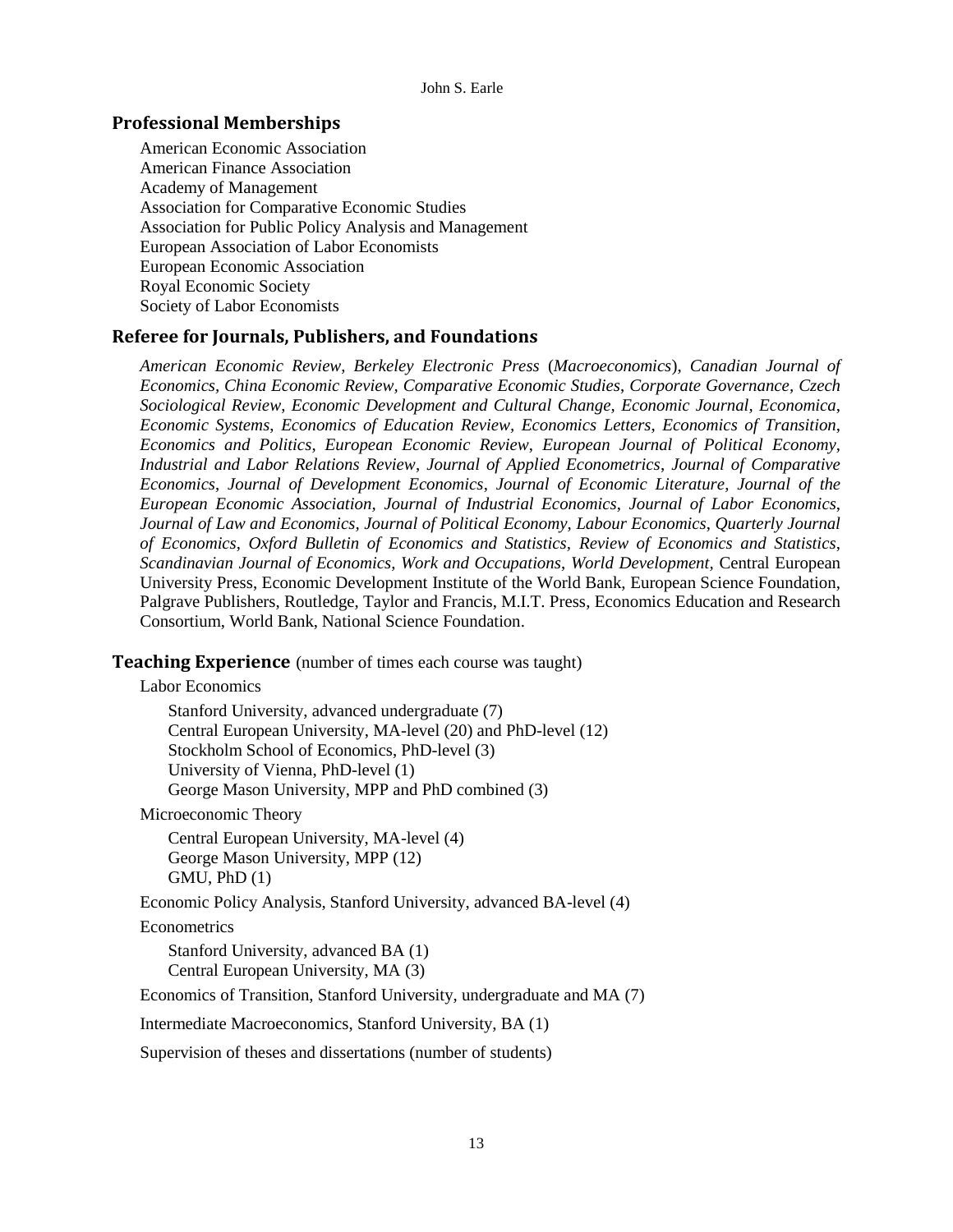Ph.D. Dissertations at George Mason, Committee Member (4); Chair (5)

Ph.D. Dissertations at CEU, Principal Advisor (4); Committee Member (3)

M.A. Theses at CEU, Principal Advisor (over 60)

Ph.D. Committee Member at European University Institute; Stockholm School of Economics; Budapest University of Economics; University of Uppsala; Aalto University (Helsinki) Undergraduate Theses at Stanford (twice, both received special prizes)

## **Academic and Community Service**

### *Service at the Stockholm School of Economics*

Coordinator of Ph.D. Labor Economics field course sequence (1998-2000).

SITE Faculty Spokesperson (chair of faculty meetings) (June-December 1999).

Developed proposal for a Nobel Foundation Symposium on the Economics of Transition (summer 1998).

Ph.D. Dissertation Supervisor.

Member and chair, faculty hiring committee, SITE (1997-2000).

Member, SITE library committee (1997-2000).

Advisor on long-term planning and the development of research at SSE-Riga (1997-99). Wrote proposal to improve curriculum, including a stronger economics course sequence and an "honors program," and to develop local faculty.

Recruitment of students to the SSE Ph.D. program from Central and Eastern Europe.

Organized system of faculty committees at SITE.

Presentation to the East-Finance Group on "An Overview of the Romanian Economy," Stockholm (November 1997).

Presentation to Volvo executives and Swedish Ambassadors to Central and Eastern Europe and the Former Soviet Union on "Recent Economics Developments in Central and Eastern Europe," Rosared, Sweden (August 1997).

## *Positions held at the Central European University (CEU)*

Member of Economics Department Ph.D. Committee, by election (2000-3 and since 2006).

Director of the PhD Program, by appointment of the Rector (2003-6).

Director of the Labor Project (since 1994).

Chairman of the Junior Faculty Search Committee in Microeconomics (2004-5 and 2005-6).

Chairman of the Junior Faculty Search Committee in Macroeconomics (2005-6).

Member of the Senior Faculty Search Committee (2004-2007).

Member of university-wide task force on fund-raising (October-December 1999).

Member of Economics Department Faculty Review Committee (1999-2006).

Director of International Summer School on Labor Markets and the Applied Microeconomics of Transition (1996-98).

Member of steering committee for the selection of a Director of Computer Services (1996).

Member of University Committee for the Library (October 1995 – June 1997).

Member of University Committee for Computer Users (October 1995 – June 1997).

Acting Director and Academic Director of the Department of Economics and the M.A. Program in Economics (Jan 1993 – Aug 1995). Responsible for organizing recruitment and admission of students; hiring of faculty, teaching assistants, and administrative staff; organizing faculty meetings;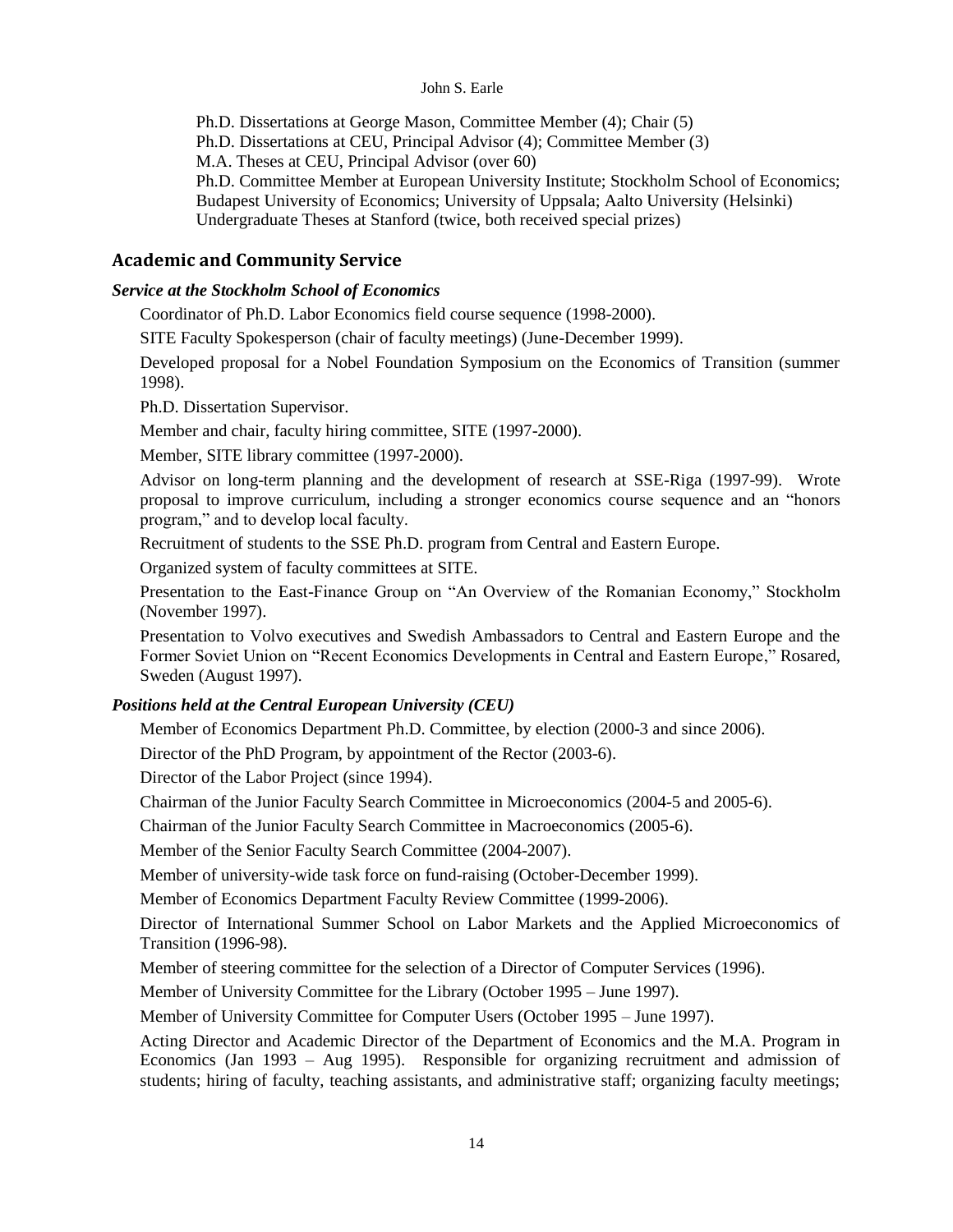proposing and implementing changes to curriculum; and establishing grading, academic standards, and other procedures.

Member of the CEU Academic Senate (1992-95).

Member of the Committee on Grading Policy (1992-94).

Member of Committee on the Academic Code of Conduct (1994-95).

Member of the Prague College Council (1993-95).

Member of Prague College Academic Forum (1993-95).

Member of Prague College Disciplinary Committee (1991-95).

Chairman of "Ad-Hoc Committee on the Economics Library Collection" (1995).

Member of University Committees for Library, Computer Users, and Chorus (1995-96).

Deputy Director of CEU Privatization Project (October 1991 – September 1996).

### *CEU Department and University Service*

Organized the effort for accreditation of the CEU M.A. Economics Program (1993-1995). Wrote all the substantive sections of the accreditation proposal.

Recruitment and interviewing trips on behalf of the CEU Economics Program to Estonia, Kazakhstan, Kyrgyzstan, Latvia, Lithuania, Montenegro, Poland, Romania, Russia, Serbia, Ukraine. Raised the number of applicants from 150 in the first year to 630 in the fourth year.

Coordinated the development of the economics collection at the CEU library in Prague, including large donations of journals and books from Stanford University faculty members.

Wrote descriptions of the purpose and curriculum of the Economics Program for diverse CEU and Open Society publications.

Initiated and organized mathematics tests for applicants to the Economics Program.

Gave lectures, short courses, and thesis evaluations at the CEU Departments of Legal Studies, European Studies (International Relations), and Sociology.

Wrote analyses of cost-of-living to support University decision-making on student stipends.

Managed the move of the CEU Economics Department from Prague to Budapest.

Involved many economics students in personal research, both as assistants and as coauthors (more than 20 coauthored papers with students and graduates of the Economics Program).

Organized and funded internship program for CEU graduates at the Center for International Security and Arms Control, Stanford University (six students over the 1994-96 period).

Designed several improvements to the Economics Program curriculum and a complete revision of the curriculum for a two-year program.

Organized CEU Economics Program Alumni Association and several reunions and seminars for graduates of the Program.

Evaluated economics programs and curricula of regional universities for HESP (the Higher Education Support Program of the Open Society Institute). Assessment trips: Siberian Independent University (1995); Novosibirsk State University (2005).

Presented lecture on the design of economics curricula and the organization of M.A. programs in economics for visitors from the Kiev Mohyla Academy (April 1995). Met with visiting academics to discuss similar issues on multiple occasions. Assisted the Center in compiling information on economics programs.

### *Upjohn Institute Service*

Grant Competition Evaluator and Committee Member (2002-2010). Grant Monitor (since 2002).